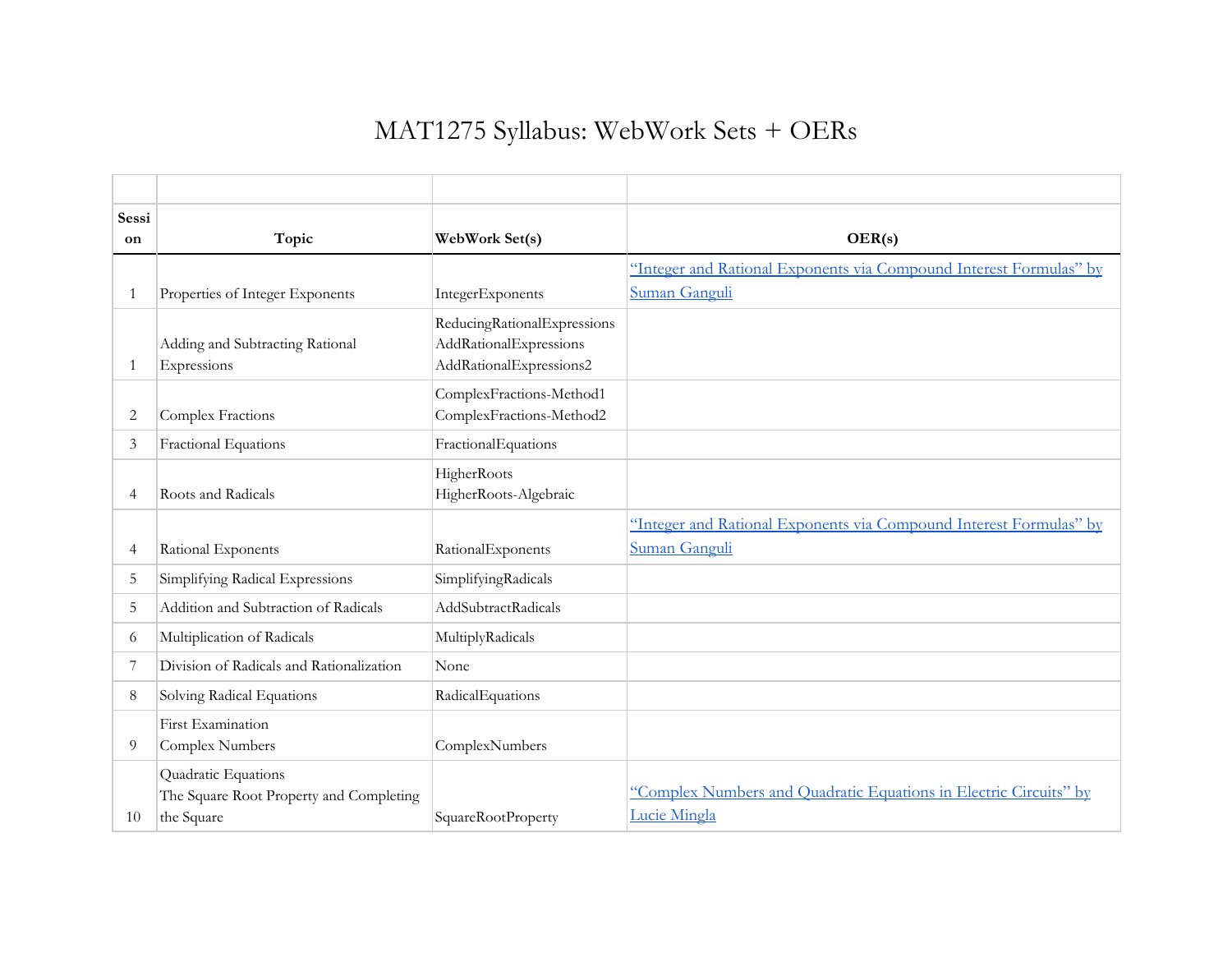| 11 | The Quadratic Formula                                                                              | QuadraticFormula                                                                                    |                                                                    |
|----|----------------------------------------------------------------------------------------------------|-----------------------------------------------------------------------------------------------------|--------------------------------------------------------------------|
| 12 | Applications of Quadratic Equations                                                                | None                                                                                                | "Application and Modeling of Quadratic Equations" by Edison Teano  |
| 13 | Graphs of Quadratic Functions                                                                      | ShiftingParabolas<br>ParabolaVertices<br>ParabolaVertices-CtS<br>ParabolaVertices-VertexFormu<br>la | "Finding and creating parabolas in the real world" by Ezra Halleck |
| 14 | Distance Formula, Midpoint and Circles<br>Perpendicular Bisector                                   | DistanceFormula<br>Circles                                                                          |                                                                    |
| 15 | Systems of Three Linear Equations in Three<br>Variables                                            | 3x3-Systems                                                                                         |                                                                    |
| 16 | Determinants and Cramer's Rule (optional)<br>Systems involving Nonlinear Equations                 | NonLinearSystems                                                                                    |                                                                    |
| 17 | Second Examination                                                                                 |                                                                                                     |                                                                    |
| 18 | Angle Measure and Special Triangles<br>The Trigonometry of Right Triangles                         | SpecialTriangles<br>TrigonometryRatios                                                              |                                                                    |
| 19 | Solving Right Triangles<br>Applications of Static Trigonometry                                     | SolvingRightTriangles<br>SolvingRightTriangles-Inverse<br>Trig                                      |                                                                    |
| 20 | Angle Measure in Radian<br>Trigonometry and the Coordinate Plane                                   | AngleMeasure-Radians<br>CoordinatePlaneTrig                                                         | "Discovering Radians" by Olga Ghosh                                |
| 21 | Unit Circles                                                                                       | UnitCircle                                                                                          |                                                                    |
| 22 | Graphs of the Sine and Cosine Functions<br>Graphs of Tangent and Cotangent<br>Functions (optional) | GraphingSineCosine                                                                                  |                                                                    |
| 23 | Fundamental Identities and Families of<br>Identities                                               | None                                                                                                | "Proving Trig Identities" by Ariane Masuda                         |
| 24 | Trigonometric Equations                                                                            | TrigEquations                                                                                       | "Solving Trig Equations" by Sybil Shaver                           |